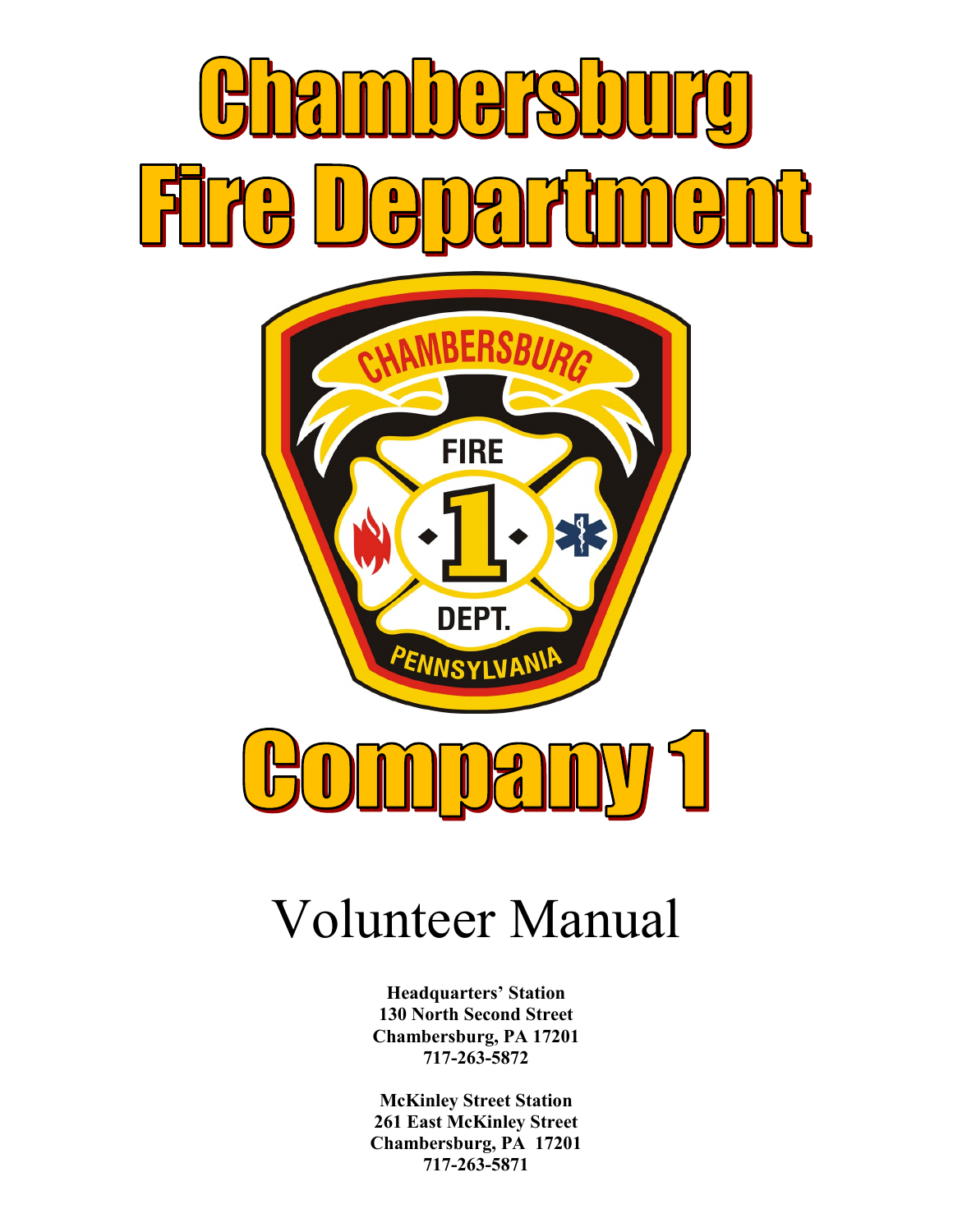# Table of Contents

| $Guess 3 3 4 5 6 7 8 9 9 9 9 9 9 9 9 9 9 9 9 9 9 9 9 9 9 9 9 9 9 9 9$ |  |
|-----------------------------------------------------------------------|--|
|                                                                       |  |
|                                                                       |  |
|                                                                       |  |
|                                                                       |  |
|                                                                       |  |
|                                                                       |  |
|                                                                       |  |
|                                                                       |  |
|                                                                       |  |
|                                                                       |  |
|                                                                       |  |
|                                                                       |  |
|                                                                       |  |
|                                                                       |  |
|                                                                       |  |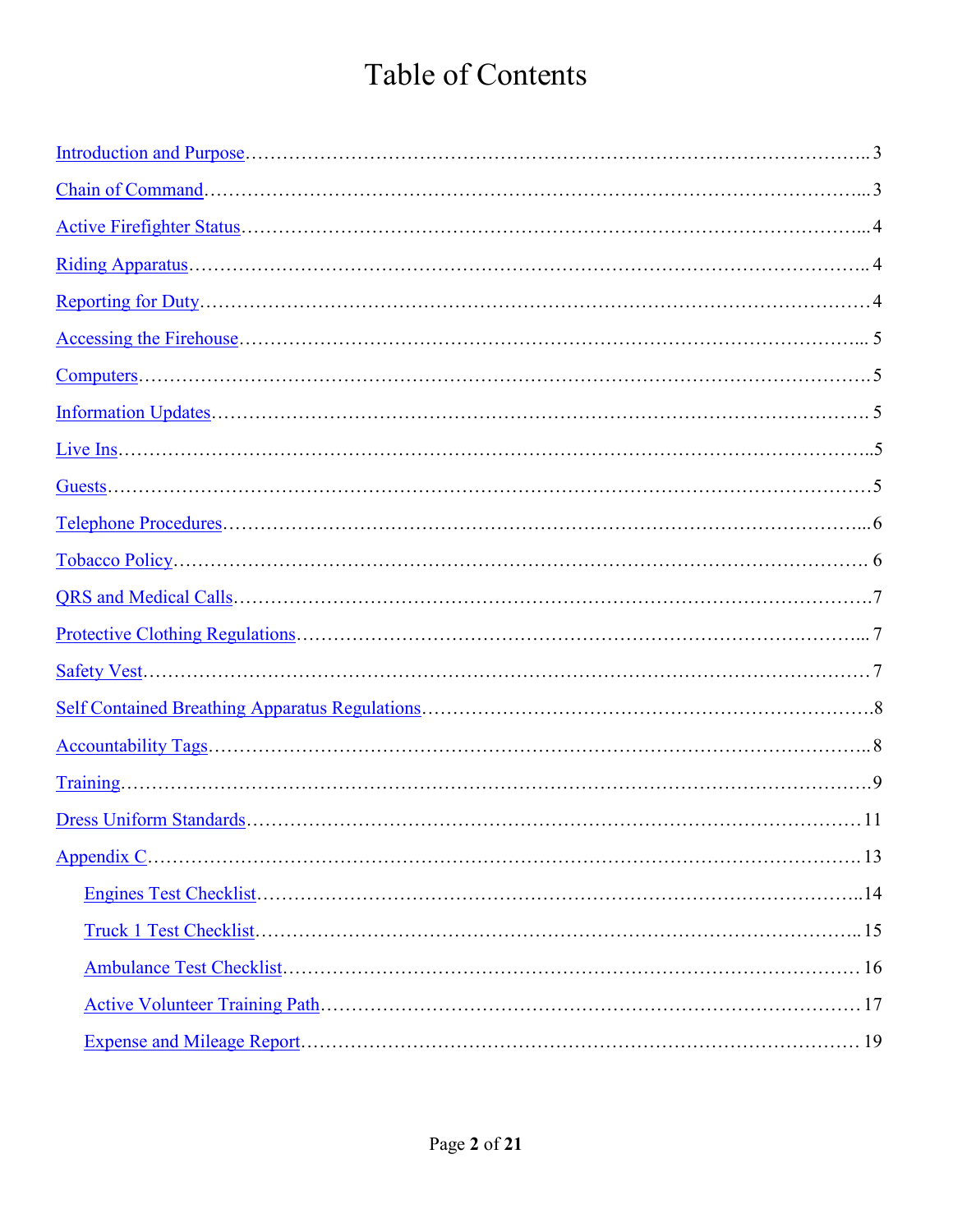# Introduction and Purpose

<span id="page-2-0"></span>Welcome to the Chambersburg Fire Department. The purpose of this book is to provide you, as a new member/employee, guidance on how the Chambersburg Fire Department operates. This book does not replace any legal documents or guidelines already set forth by the Chambersburg Fire Department. It is designed to help the Officers eliminate any confusion a new member might have, answer questions, and track the progress of riding requirements.

The Chambersburg Fire Department operates out of two firehouses: Headquarters, 130 North Second Street, and McKinley Street, 261 East McKinley Street. The Department deploys one Engine Company, a truck company, and an ambulance company. Apparatus includes two first line engines, one reserve engines, one truck, three ambulances, a utility, a UTV, and four officers' vehicles. Chambersburg Fire Department provides fire / rescue / EMS to the Borough of Chambersburg and EMS to Hamilton, Greene, Letterkenny, and Guilford, with automatic mutual aide to surrounding townships.

Each member who wishes to be an active firefighter must have and maintain the minimum riding requirements which can be found in this book. After obtaining the minimum requirements, you must pass a riding test of all the fire apparatus. You are to study the apparatus and become familiar with all Standard Operating Guidelines and Policies and Procedures. You will be expected to understand and follow these guidelines when representing the Chambersburg Fire Department. This book would be a great benefit for you to have on station at all times.

The checklists may be signed off by any Captain. Once all checklists are complete, the Training Officer will provide proper notification so you may begin riding. Checklists will be housed in your vocational training file in the front office.

You must abide by all rules set forth by the Chambersburg Fire Department and follow the correct Chain of Command for any issues that pertain to the Chambersburg Fire Department. If you have any questions, feel free to speak with an Officer. The Officers wish you the best of luck and look forward to working with you.

### Chain of Command

#### <span id="page-2-1"></span>**Fire Ground Officer**

Fire & EMS Chief Dustin Ulrich Deputy Fire Chief Norman Reitz Assistant Fire Chief Benjamin Myers On Duty Captain

In the event that the shift captain is on leave, there will be an acting captain on duty who will be able to assist you.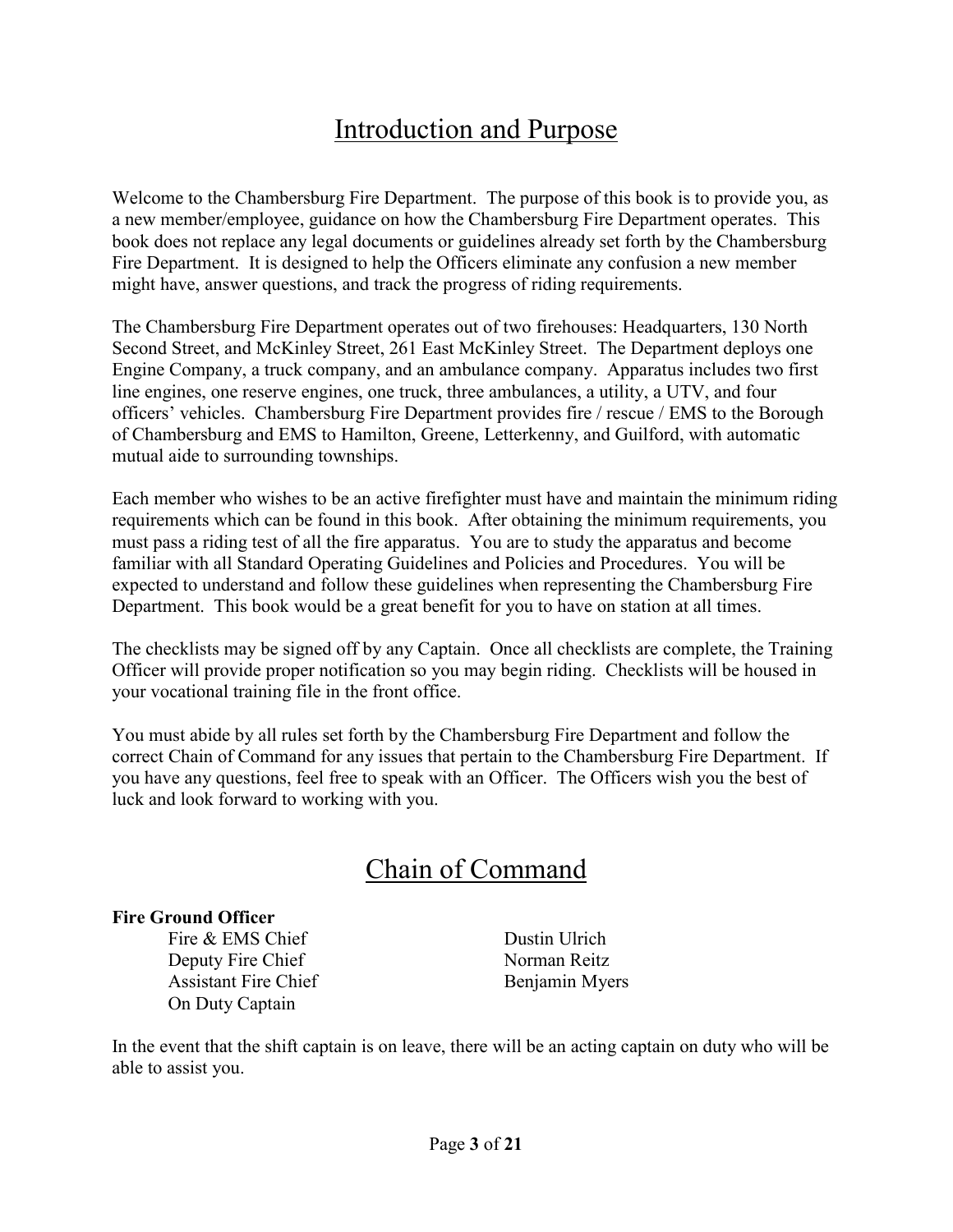# Active Firefighter Status

<span id="page-3-0"></span>In order to maintain status as an Active Volunteer, Firefighter/EMT, Firefighter, or EMT must:

- Complete total of 200 hours of volunteer time **OR** 12 shifts consisting of 12 consecutive hours per year. Hours are accounted for on-station time, time while being on calls, public relations/fire prevention activities, and training. Inform the Captain when you arrive to the station and record your time in the log book. Non-recorded time is the same as 0 hours logged.
- Meet the requirements of the Active Volunteer Training Path (located in Appendix C).
- Obtain HazMat recertification every year.
- HIPAA Training Annually
- Bloodborne Pathogens Annually & Sexual Harassment Training
- SCBA fit tested annually.
- Pass biennial physical and submit Department required background checks every five years.
- Fulfill Department training requirements and state mandated classes.
- Cooperate with other fire companies, address citizens and co-workers with respect, courtesy, tact, and self control; and willingly abide by all rules, regulations, and qualifications set forth by the administration of the Chambersburg Fire Department.

### Riding Apparatus

<span id="page-3-1"></span>Once active status is obtained, a member must complete the following before riding Fire apparatus:

- Must follow training path and be minimum of an Observer-Firefighter
- Must pass riding tests

Once active status is obtained, a member must complete the following before riding EMS apparatus:

- Must follow training path and be a minimum of EMS Medical Observer
- Must pass riding tests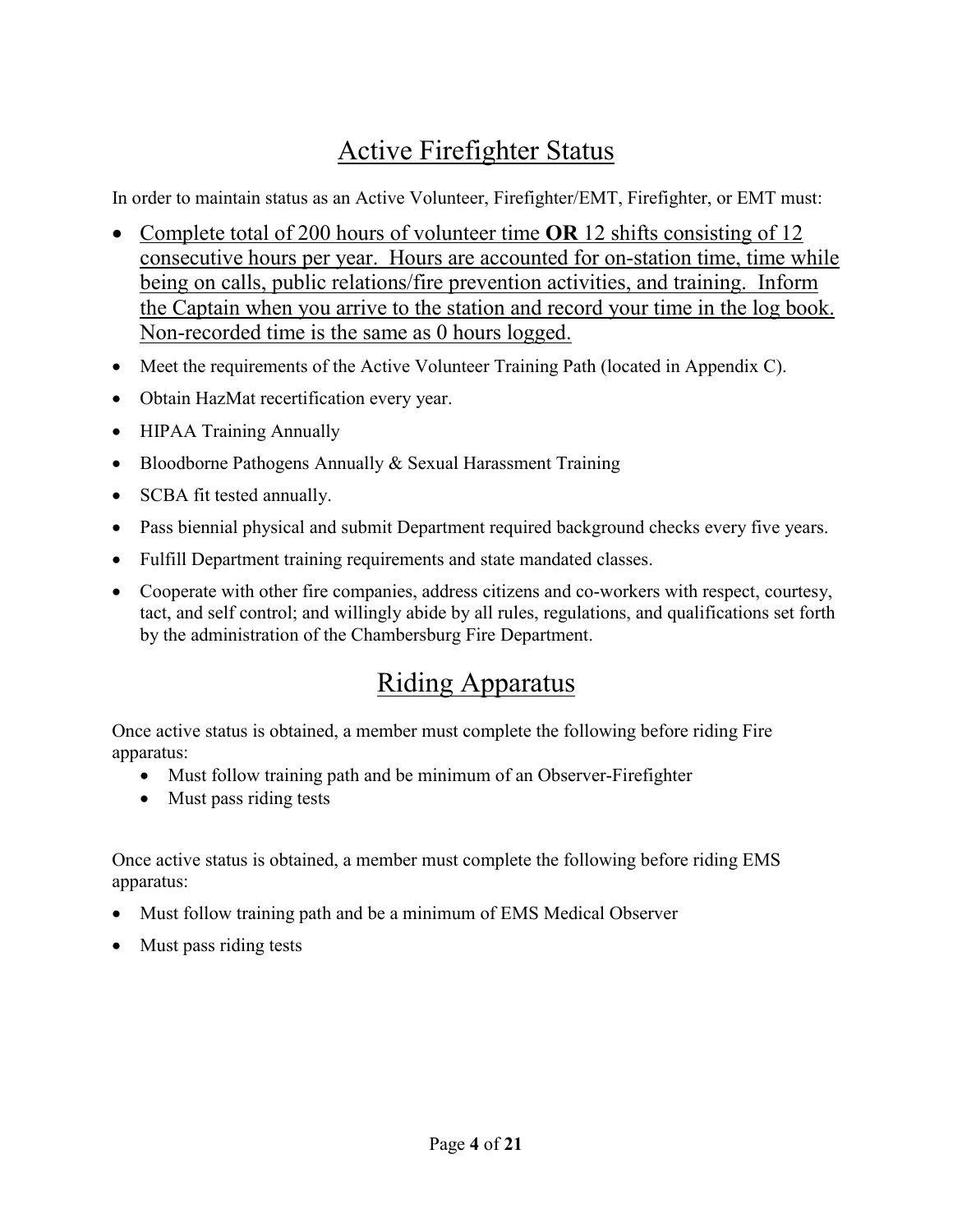# Reporting for Duty

<span id="page-4-0"></span>On arrival at the station, volunteer members must report to the Captain for a riding assignment and list of activities for the day. When on station, you are expected to participate in all activities including, but not limited to, fire prevention, work and apparatus details, daily and weekly chores, lawn mowing, and snow removal.

### Accessing the Firehouse

<span id="page-4-1"></span>All Active Volunteers will receive a key fob from the Chief that grants access to both firehouses. This key fob unlocks the main and rear entrances to Headquarters' and McKinley Street Stations. A computerized record is kept every time your key fob is used to gain access to the firehouse; therefore, do not give your key fob to anyone. If your key fob is lost, please notify the Office Manager or Chief immediately so it can be deactivated.

### Computers

<span id="page-4-2"></span>Computer access and passwords were obtained when you were instated as an Active Volunteer. Computers are located in several areas throughout Headquarters' and McKinley Street Stations. On duty staff will familiarize you with the location of the computers at each station. These computers are for conducting firehouse business so relinquish use when necessary.

If you are on the computer when a call is dispatched, save and close what you are working on, and do not leave any personal information visible. Walking away without logging off will lock up the computer. You may use computers for personal use; however, the IT Department monitors computer usage and file documents since all computers are on the Borough of Chambersburg's network.

### Information Updates

<span id="page-4-3"></span>Memorandums, General Orders, and Training information are all found posted in the second watch room at Headquarters' Station and the downstairs office at McKinley Street Station. Event information and advertisements are located on the hallway bulletin boards at Headquarters' Station. Please check these areas daily for new information.

# Live Ins

<span id="page-4-4"></span>The Department welcomes volunteer members as "Live Ins." A Live In is someone who gains permission from the Fire Chief to sleep/stay at the firehouse four or more nights during a week. He/she must report on station times each day to the Captain, is entitled to one bunkroom locker, and responsible to accomplish specific station chores/duties assigned by the Live In Liaison Officer. The following additional requirements take effect April 15, 2018: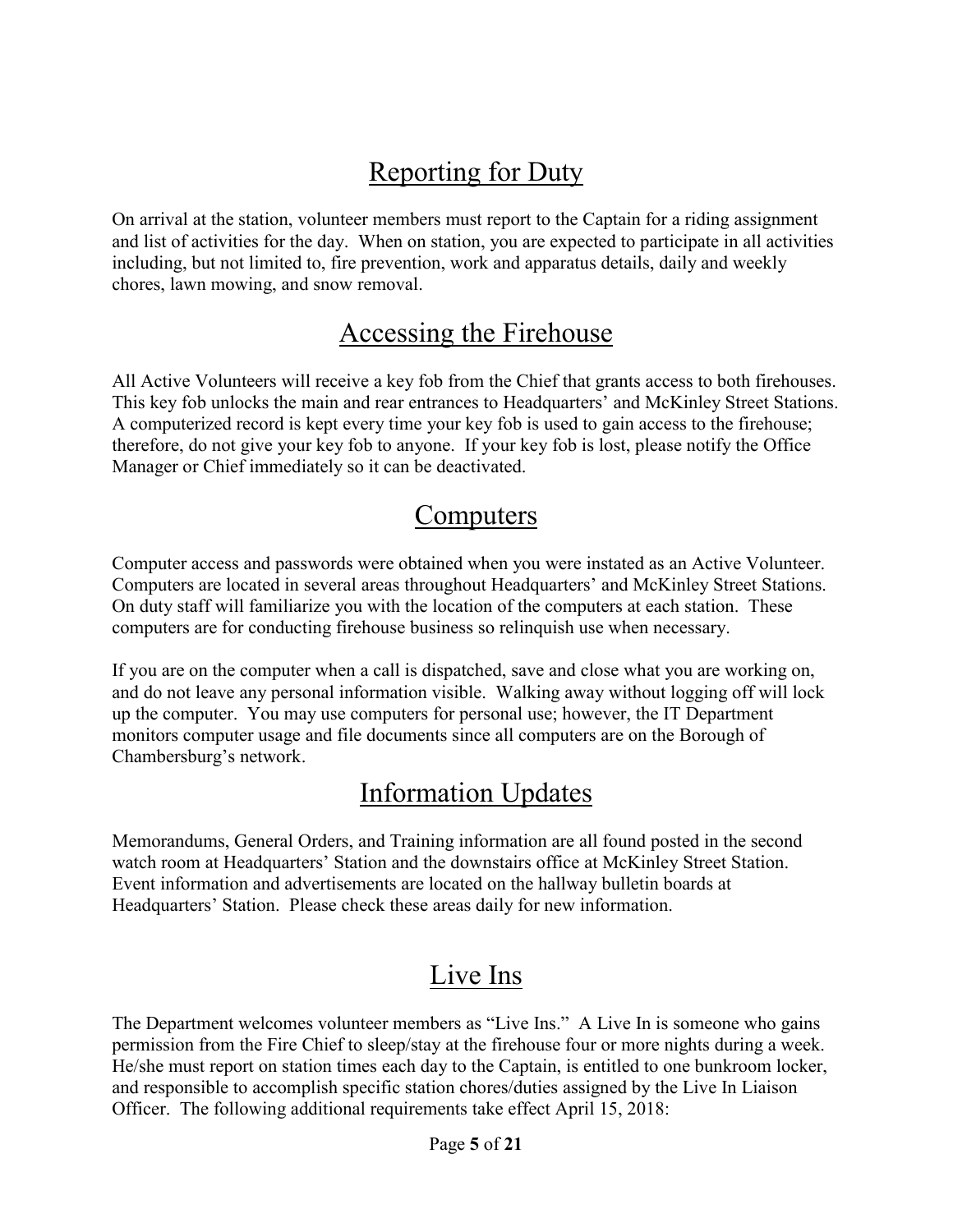- Employed full-time and/or a Full-time College Student
- Possess Pennsylvania EMT Basic as minimum (Exception- Firefighter only Member)
- Qualified to ride second on a CFD ambulance (Exception- Firefighter only Member)
- Must be Interior Firefighter Qualified (Exception EMS only Member)
- Must ride all calls, with no exceptions, on responding apparatus until one hour prior to leaving for work.
- Responsible for the cleanliness of the bunk room and firehouse at all times.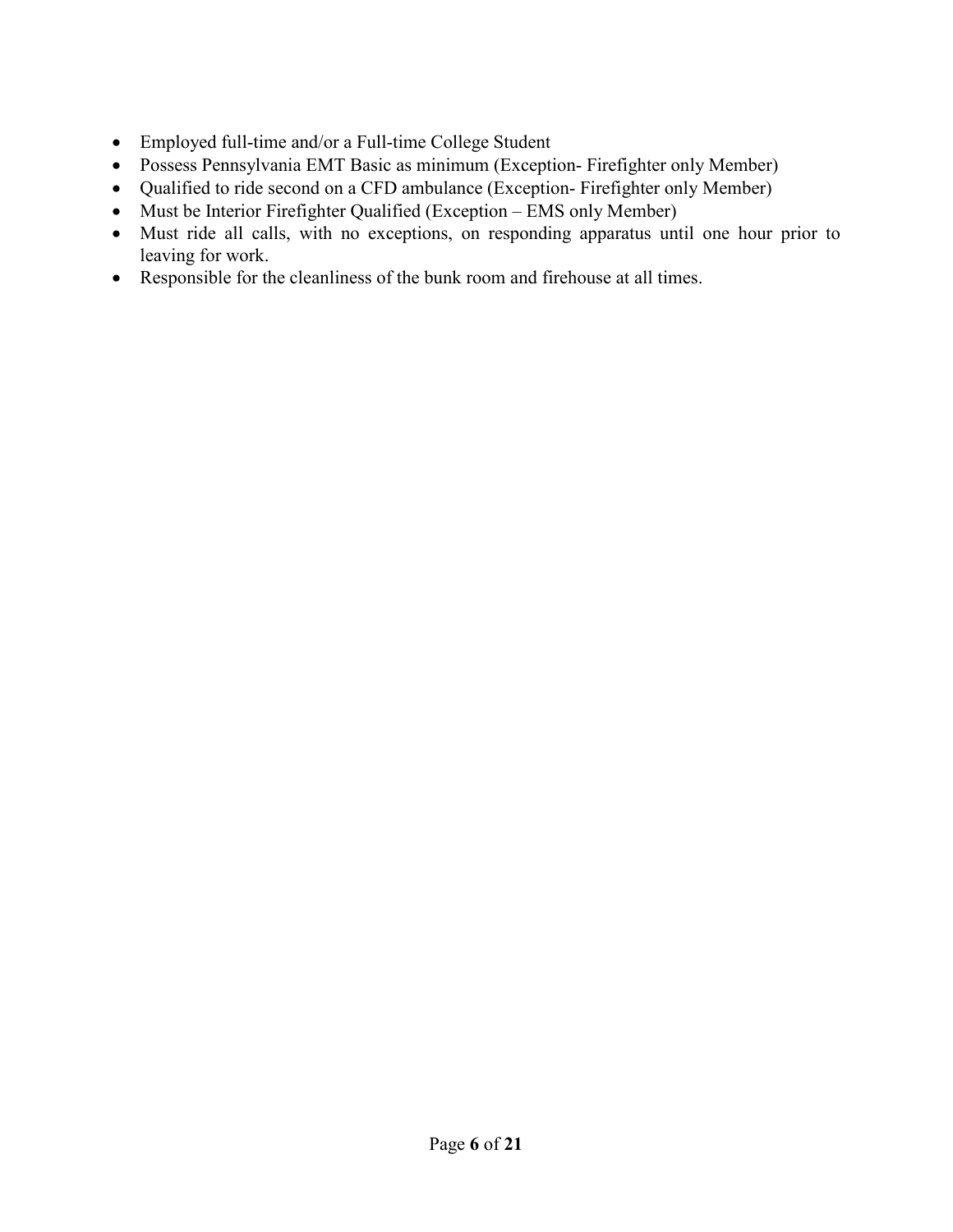### Guests

<span id="page-6-0"></span>Guests are permitted at the firehouse; however, you are responsible for your guest and his/her actions while on station. The firehouse's curfew is 11 p.m. for all non-members.

# Telephone Procedures

There are two telephone lines at Headquarters' Fire Station:

Line 1 number is 717-263-5872 Line 2 number is 717-261-3230 (Chief's and Office Manager's Line) Fax number is 717-261-3296

There is one telephone line at McKinley Street Station: Line 1 number is 717-263-5871 Fax Number is 717-264-5184

The correct response for answering phone: Chambersburg Fire Department, rank, your last name.

Providing the public with accurate information is of the utmost importance. If a caller has a question you are unable to answer, park the call, and page for the Captain or career firefighter to pick up the appropriate line, example, line 101. If a member of the news media calls seeking information page the Captain. Never disclose any patient information or cause/origin of a fire.

If a caller is reporting an emergency, get an address, nature of the emergency, and a phone number; tell them to call 911; and immediately pass the information to the Captain/career firefighter on station.

To page someone on station, lift phone handset and select the page button. You will hear a short tone, and then you can begin your message. The paging system is for official business only. Remember, the message is heard by everyone on station as well as CFD neighbors.

To place a call, you must dial the number "9" first to obtain an outside line, and then enter your ten digit phone number. Secure the Captain's permission before placing any long distance calls.

# Tobacco Policy

<span id="page-6-1"></span>All Borough fire stations are tobacco free facilities. All smoking and chewing shall be done outside the buildings where ashtrays are located on the rear deck at Headquarters' Station and in the rear of McKinley Street Station. All smoking materials should be discarded in the containers provided.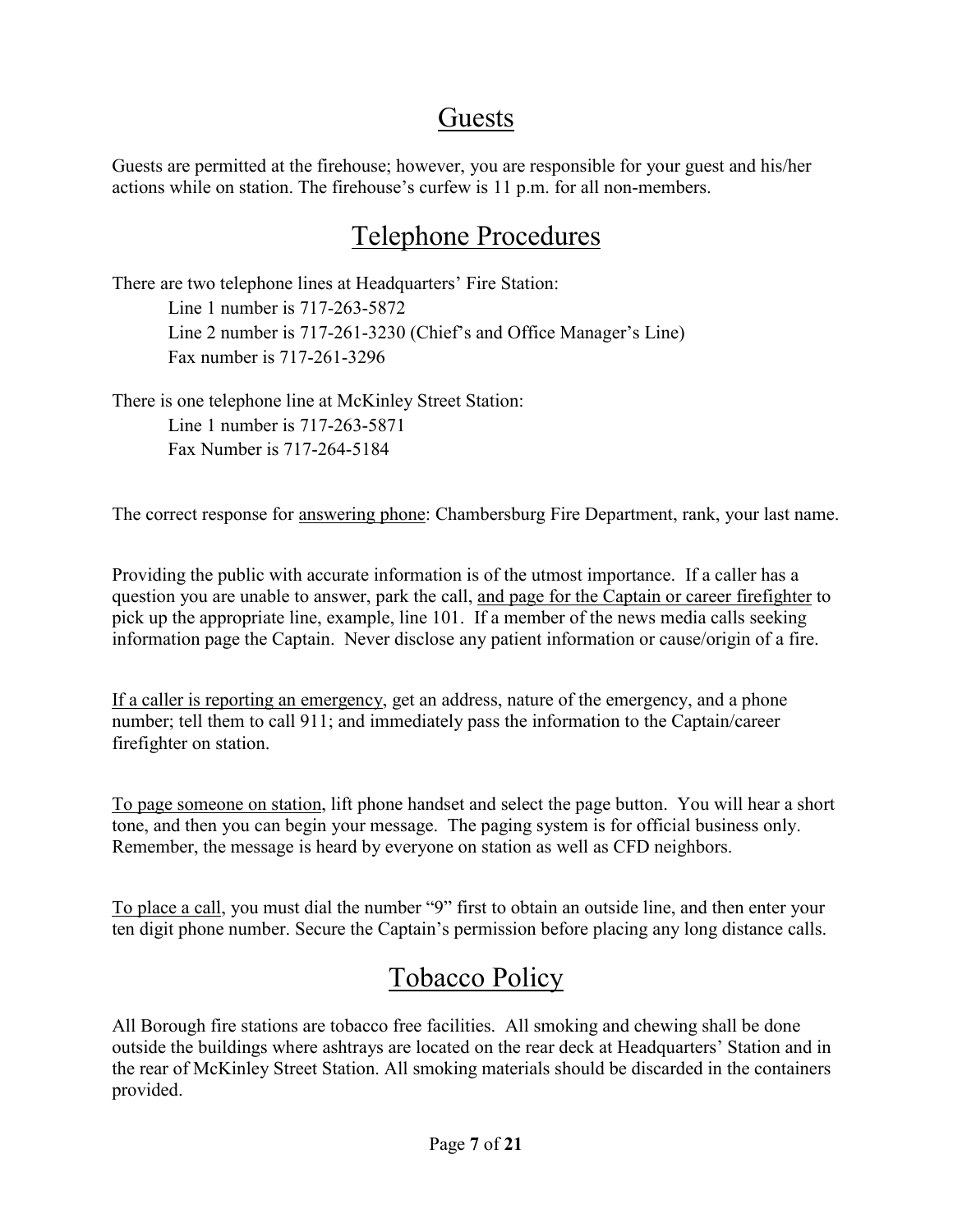# QRS and Medical Calls

<span id="page-7-0"></span>Newly instated Active EMS Volunteers ride third person on the ambulance if EMT certified or actively participating in an EMT class. All EMS volunteers are required to ride under the direction of the Shift Captain who will convey to the Chief's office that said volunteer understands CFD procedures and is properly trained to respond and fill out EMS reports independently. Until that time, EMS volunteers will write reports under the ambulance crew.

The Chambersburg Fire Department currently holds a Quick Response Services (QRS) license approved by the Emergency Health Services Federation (EHSF), the council granted authority by the PA Department of Health to oversee and regulate EMS in our area. A unit holding QRS certification can respond to an emergency and provide EMS to patients pending the arrival of an ambulance service. Engines 1-1, 1-2, 1-4 and Tower 1 are currently certified as QRS units; however, Engine 1-2 serves as a reserve engine. These units respond to any cardiac or respiratory arrest or when an out of town ambulance is in our first due area.

Appropriate personal protective equipment is essential when responding to calls. CFD provides latex and non latex exams gloves that are available on every piece of apparatus.

Before clearing the scene ensure that nothing was contaminated, including equipment, tools, or yourself. While on scene, field decontaminate equipment, such as turn out gear or boots as needed, prior to entering apparatus. Notify the Captain if something did get contaminated.

At the station, replace all equipment or supplies used on scene, perform a thorough cleaning, and notify the Captain of those items not replaced. The Hospital will clean medical equipment used and transported with the patient, such as backboards and straps.

# Protective Clothing Regulations

<span id="page-7-1"></span>Turnout Gear to include helmet, coat, bunker pants, rubber boots, gloves, and Nomex hood were issued when you were instated as an Active Volunteer. It is your responsibility to wash your gear when it becomes dirty in the gear washer located in the laundry room of Headquarters' Fire Station. Instructions are visible on top of the washer and dryer. Only turn out gear is to be washed in the gear washer.

Members are permitted to wear leather helmets and firefighting boots provided they comply with NFPA 1971 Standard on Protective Ensembles for Structural Fire Fighting and Proximity Fire Fighting. The Department does not issue these items but can provide vendor contact information if you are interested.

### Safety Vest

<span id="page-7-2"></span>A high visibility safety vest is at each riding position. You are required to wear this vest when operating on any roadway during a call. Do NOT wear the vest if there is fire or smoke evident on arrival.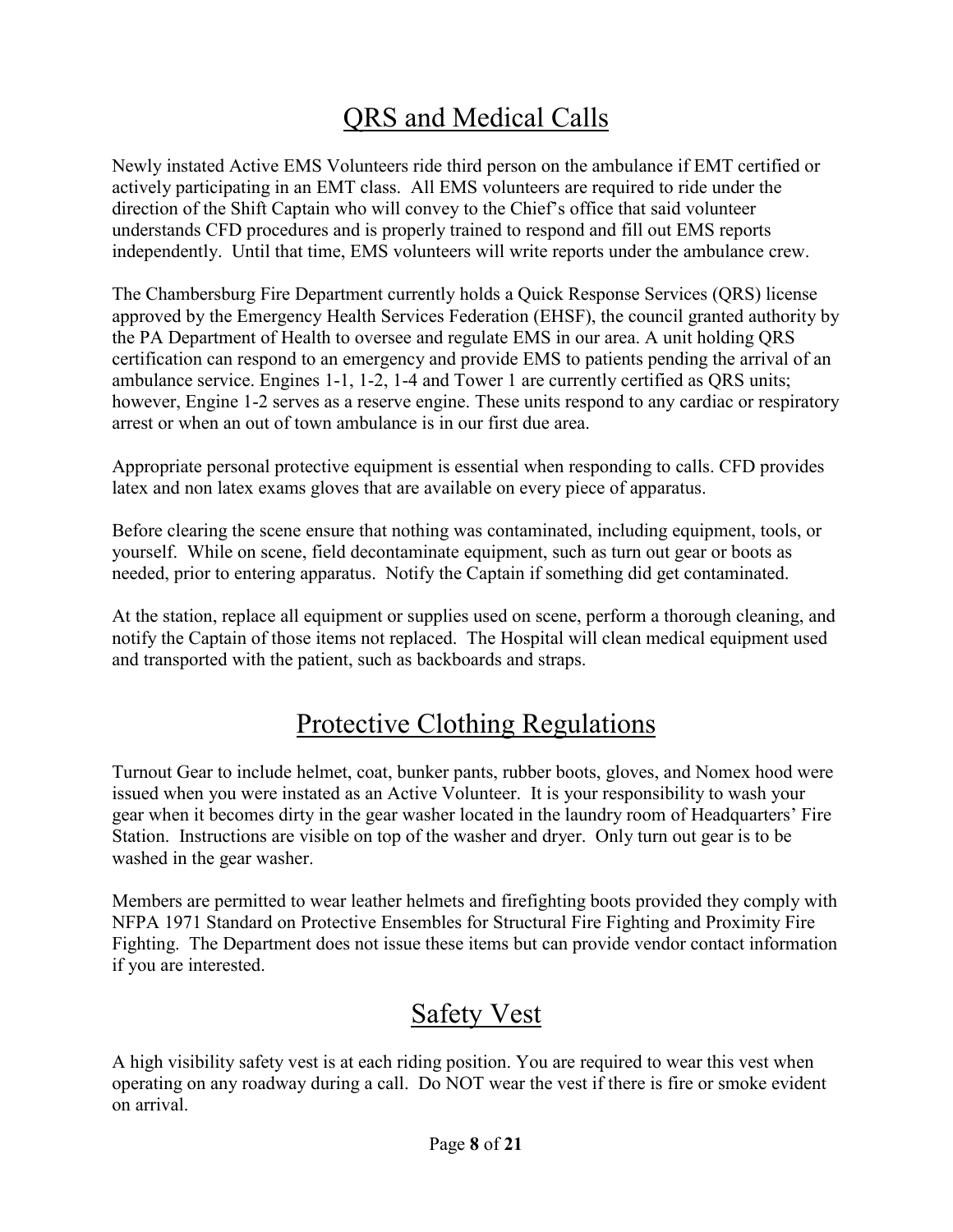# Self Contained Breathing Apparatus Regulations

- <span id="page-8-0"></span>• Officers and firefighters will don SCBA on any structural related emergency, any incident involving fire except for brush fires, and hazardous material incidents.
- All personnel will be properly trained by career staff on the usage of the *Scott SCBA*.
- After each use, the firefighter using the unit shall clean the mask and accessories, replace the cylinder if necessary, drain the regulator system of air, and return the unit to its proper place on the apparatus.
- Each unit will be stored with the air supply shut off at the cylinder and the system drained of air.
- Any cylinder with a pressure reading of 5000 psi or less shall be replaced with a full cylinder and the empty cylinder placed at the Air Cascade room door to be refilled.

### Accountability Tags

<span id="page-8-1"></span>CFD implemented an accountability system to help track members on emergency scenes. Each member is issued two accountability tags; one to be kept with your gear at all times; and the other in your gear locker. Do NOT keep both tags on your gear.

You completed a Franklin County Fire-Trax Accountability form when you were instated as an Active Volunteer to acquire accountability "PASS" tags. Your name, fire department, rank, picture, and certifications are listed on the outside and your medical information on the inside of the tag. Medical information is carried in case you are transported to the hospital for an accident or injury and can't relay the information to medical personnel. The only way to access the medical information inside the card is to cut and destroy the card.

En route to a call, clip your tag on the ring in the apparatus. During an actual incident the tags will be collected from each piece of apparatus on scene and taken to the command post. This is why it is of the utmost importance that you "tag in" on all calls.

If any of the information on or inside the card needs to be changed or updated see the Captain on duty, and he will provide you with a new form. Complete the form and return it to the Captain so the process for a new PASS tag can begin.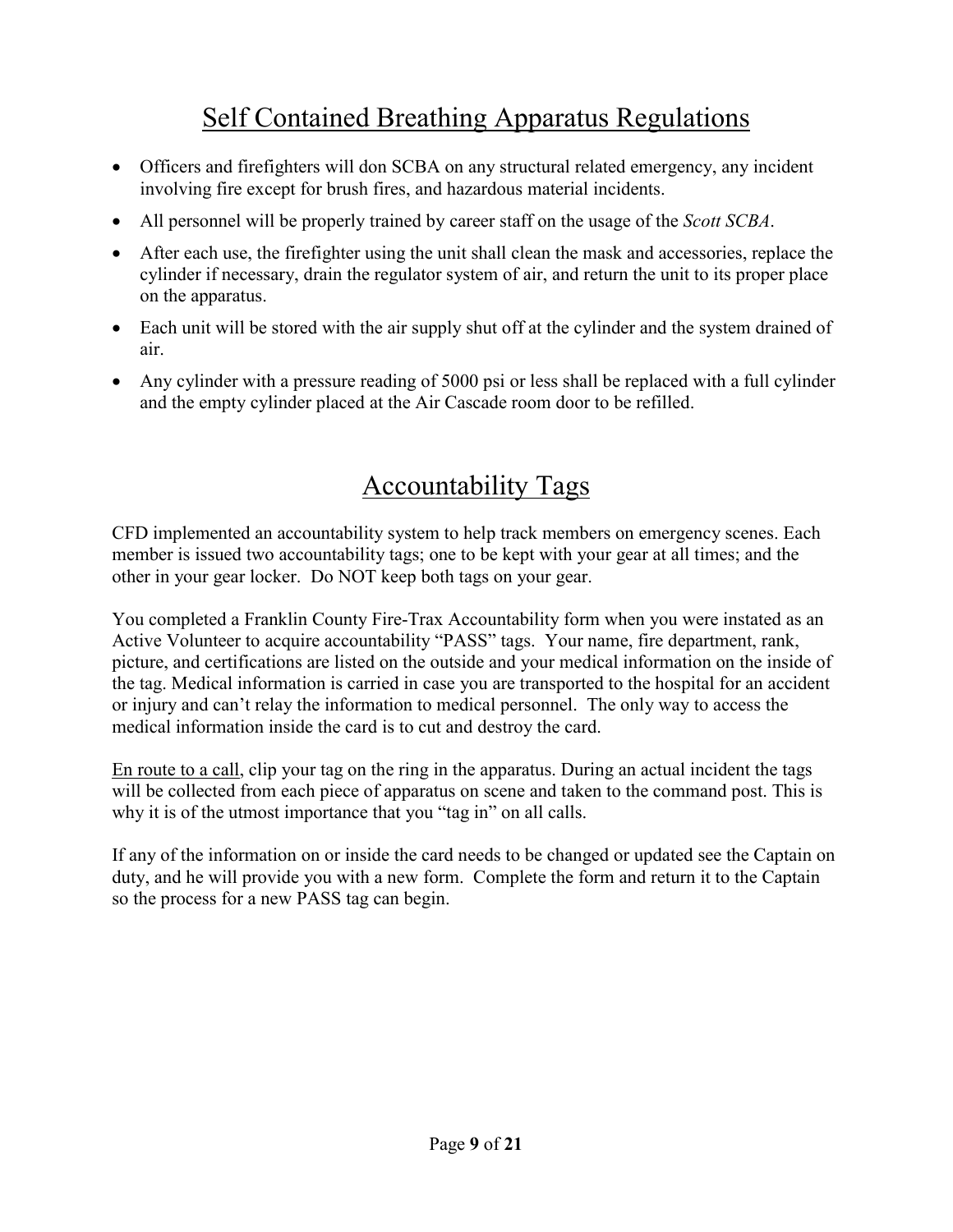# **Training**

<span id="page-9-0"></span>The Chambersburg Fire Department strongly urges all members to obtain as much training as possible in order to reach their maximum potential in the fire service. As a member of the Chambersburg Fire Department, the following avenues of training are available to you:

Daily Training - Career staff participate daily in training. All volunteers are to attend this training as often as possible.

PA Train – The Department of Health provides EMT continuing education training on their website. This is free training and available on Department owned computers or can be completed from home on any computer. You will have to register with PA Train. This training is only available to certified medical personnel i.e…. EMTs or Paramedics.

In County Training – The Franklin County Public Safety Training Center sponsors numerous classes throughout the year. The link is [www.fcpstc.org.](http://www.fcpstc.org/)

Out of County Training – We receive notification of numerous classes and seminars housed in adjacent counties. These training opportunities are posted on the training board located in the hallway near the Chief's office at Headquarters Station.

PA State and National Fire Academies – Both the PA State Fire Academy in Lewistown, Pennsylvania and the National Fire Academy located in Emmittsburg, Maryland provide free training to firefighters. Check their corresponding websites for schedule and registering information:

National Fire Academy - [www.usfa.fema.gov](http://www.usfa.fema.gov/) Pennsylvania State Fire Academy – [www.osfc.pa.gov](http://www.osfc.pa.gov/)

Area Community Colleges – Bucks County Community College and Harrisburg Area Community College both provide firefighter training at their facilities and off campus at different locations. Their class schedules can be found at the following websites:

 Bucks County Community College PSTC – [www.bucks.edu/academics/public-safety/](http://www.bucks.edu/academics/public-safety/) Harrisburg Area Community College PSTC – [www.hacc.edu/publicsafetycenter/](http://www.hacc.edu/publicsafetycenter/)

Emergency Medical Technician Training – These classes are sponsored by the Emergency Health Services federation and are usually held twice a year by local fire departments.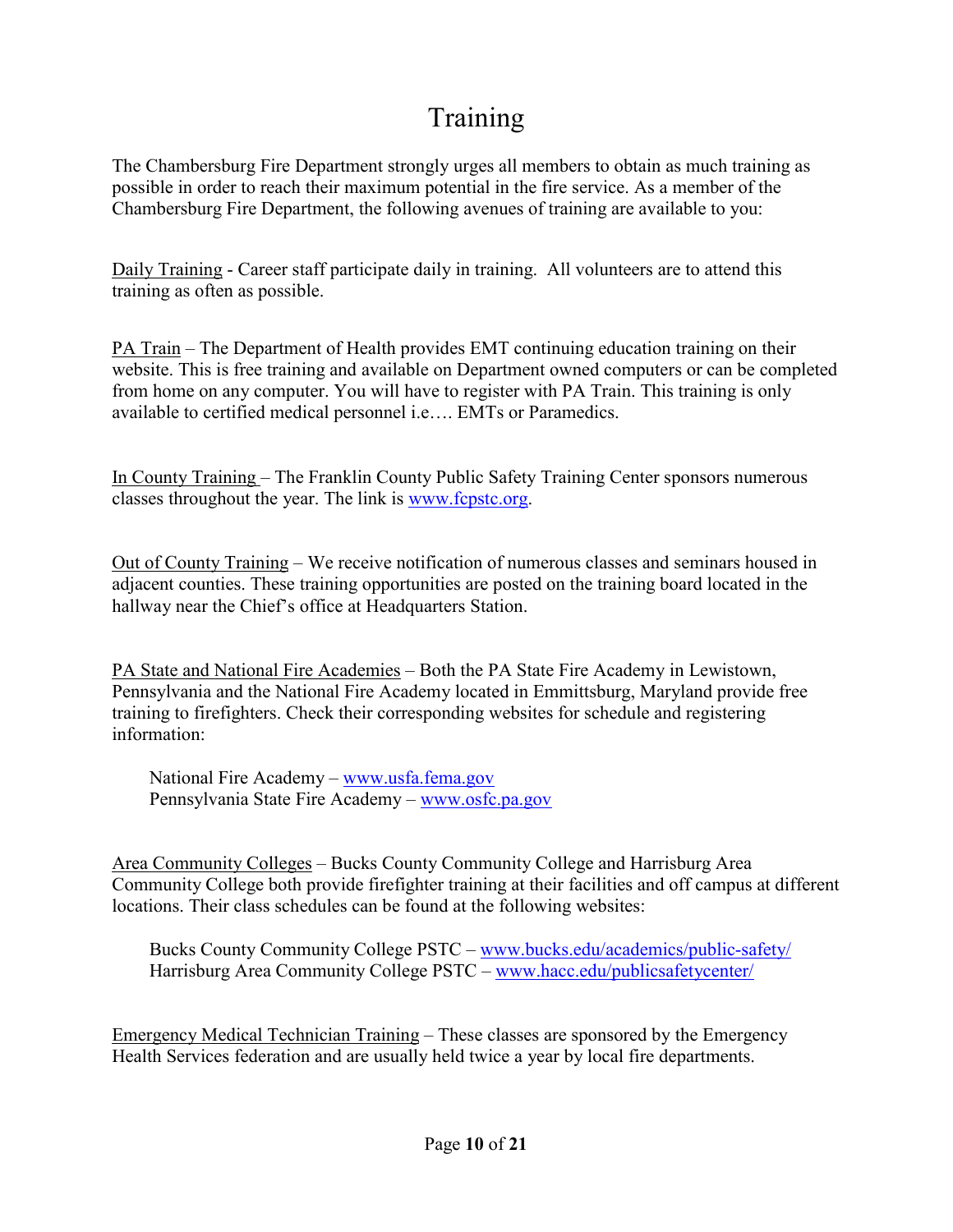Your input is an essential element of our training program. Members are encouraged to suggest drill topics and to assist with teaching of Department drills.

### **Training Procedures**

- Inform the Training Officer as soon as possible of any courses of interest posted or e-mailed.
- Complete a course registration form.
- Complete a vocational training form ensuring that all check boxes are met along with any applicable forms, i.e. FCFCA, HACC. Visit our website at [www.chambersburgfire.com;](http://www.chambersburgfire.com/) choose Information tab; choose Forms and Application; choose Training Forms and submit the applicable form only when there are associated costs.
- Submit application forms to the Office Manager preferably thirty+ days prior to class. The Fireman's Relief Association requires course information prior to each scheduled class for payment reimbursement. Fireman's Relief meets the third Tuesday of every month excluding the months of July and August.
- If traveling 50+ miles, submit an Expense and Mileage Report (located in Appendix C and on the copier) with a MapQuest printout attached. For meal reimbursement, you must attach an itemized receipt; a credit card receipt is not acceptable. These costs are reimbursed to you through the Borough of Chambersburg to include a fifteen percent tip when applicable.
- The Borough of Chambersburg's Personnel Department schedules all hotel reservations; if applicable, attach a list of several hotels close to the class if none is named on the registration form.
- Submit a copy of your class certificate as soon as received to the Office Manager.
- Take good notes to share information with others during company drills.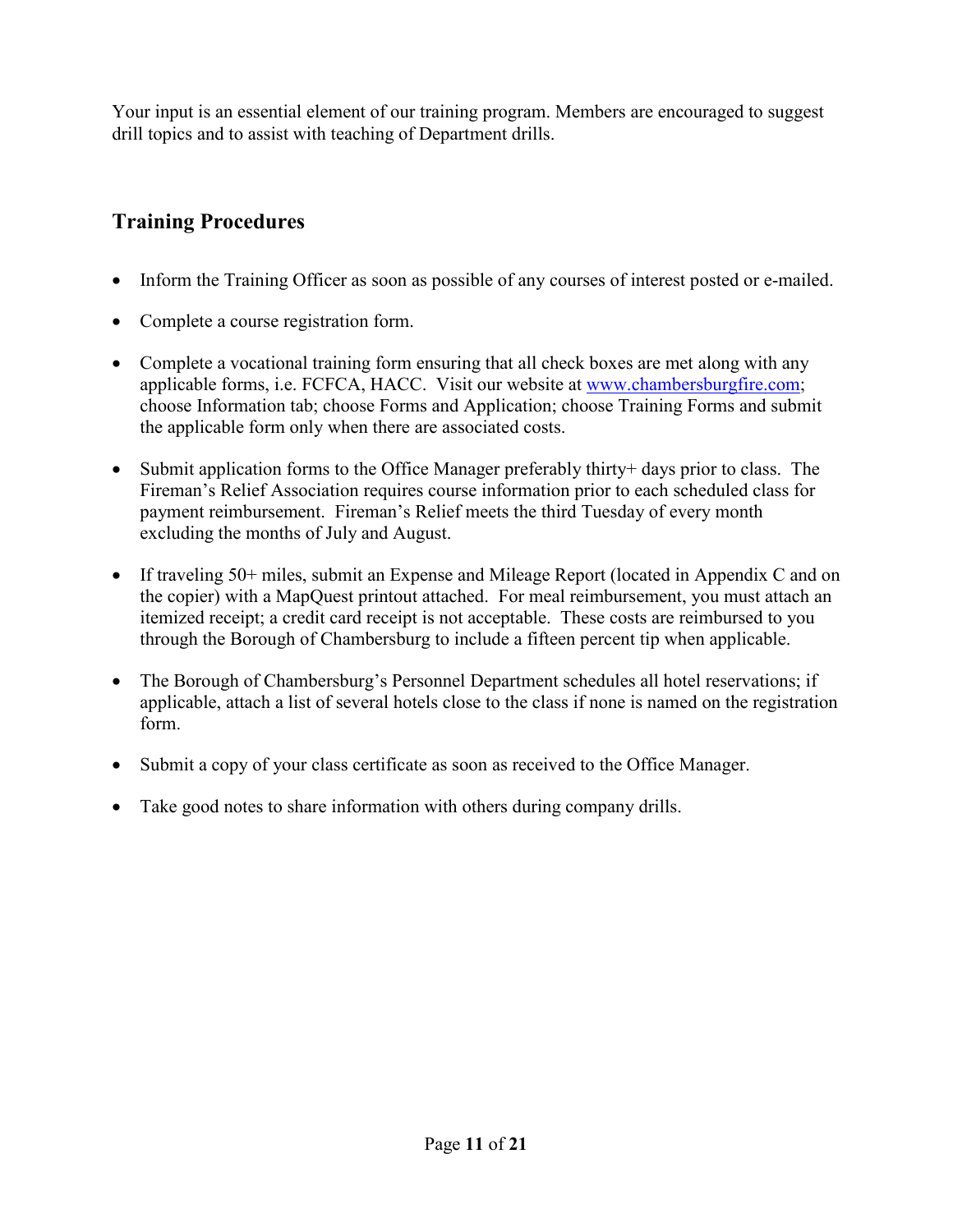# Dress Uniform Standards

### <span id="page-11-0"></span>**Class "A" Dress Uniform Standards**

### **Officers**

Dress uniform jacket is black with gold buttons

| Chief                      | five gold sleeve bands                     |
|----------------------------|--------------------------------------------|
| Deputy                     | four gold sleeve bands                     |
| Assistant                  | three gold sleeve bands                    |
| Captain                    | two gold sleeve bands                      |
| Lieutenant                 | one gold sleeve band                       |
|                            | Dress trousers are black with a black belt |
|                            | Dress shoes are black with black socks     |
| Bell Cap is black or white |                                            |
|                            | Dress shirt is white with a black tie      |
|                            |                                            |

### **Firefighters**

Dress uniform jacket is black with silver buttons Dress trousers are black with a black belt Dress shoes are black with black socks Bell Cap is black Dress shirt is powder blue with a black tie

### **Class "B" Uniform Standards**

### **Officers**

White uniform shirt Company patch on left shirt sleeve American Flag patch on right shirt sleeve Name tag over right shirt pocket (gold is desired) Gold badge Gold collar brass White T-shirt Navy blue trousers (no jeans) with a black belt Navy blue or black socks Black shoes or boots

### **Firefighters**

Navy blue uniform shirt Company patch on left shirt sleeve American Flag on right shirt sleeve Navy blue T-shirt Navy blue trousers (no jeans) with a black belt Navy blue or black socks Black shoes or boots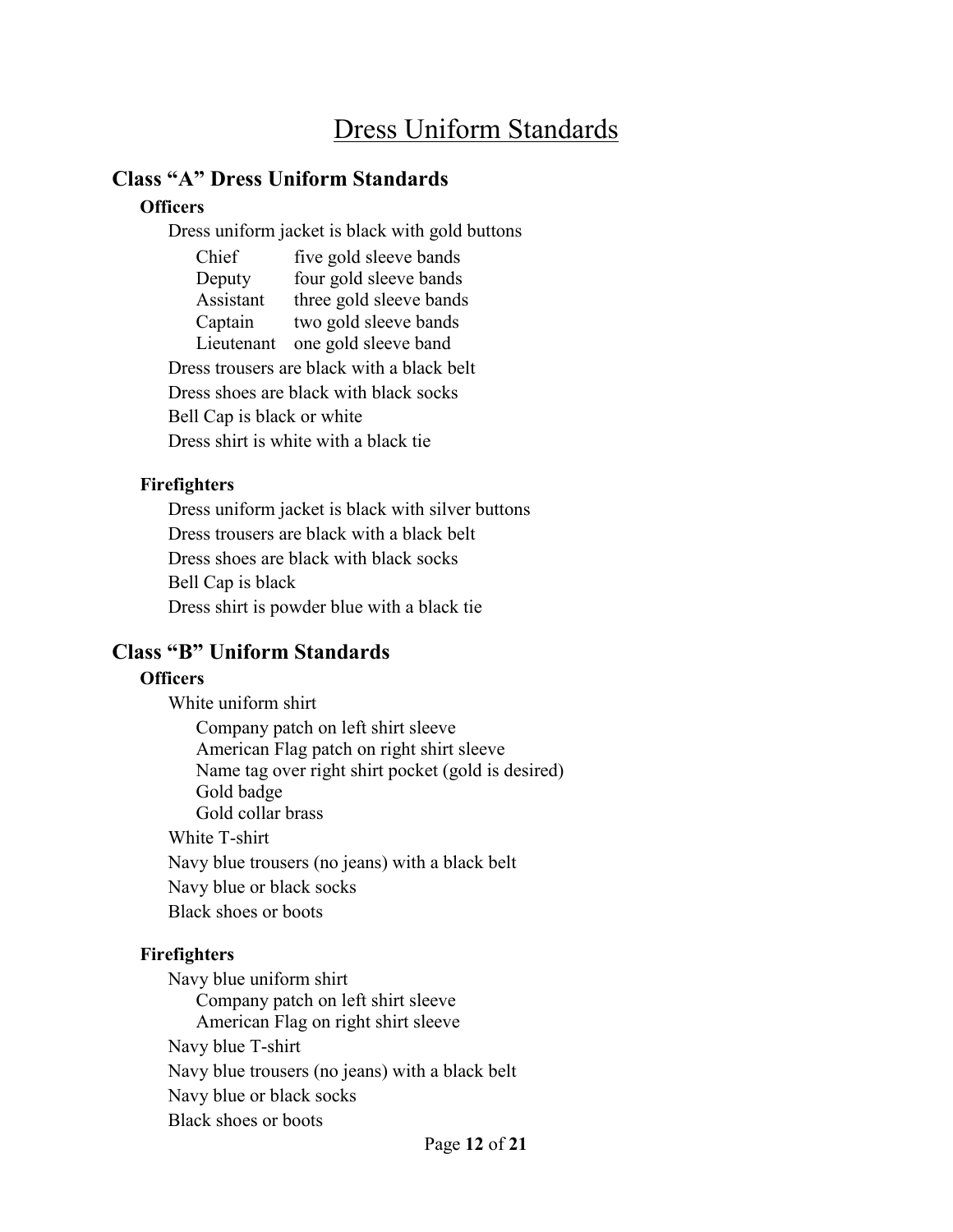#### **Volunteer Firefighters**

Light blue uniform shirt Company patch on left shirt sleeve American Flag on right shirt sleeve Navy blue T-shirt Navy blue trousers (no jeans) with a black belt Navy blue or black socks Black shoes or boots

### **Class "C" Uniform Standards**

#### **Officers**

White T-shirt with company emblem for officer Navy blue pants Black shoes or boots

#### **Firefighters**

Navy T-shirt with company emblem for firefighter Navy blue pants Black shoes or boots

Volunteer firefighters are issued two T-shirts, one pair of navy uniform pants, one beanie, and one ball hat when instated as an Active Volunteer. Additional apparel is issued at the Chief's discretion.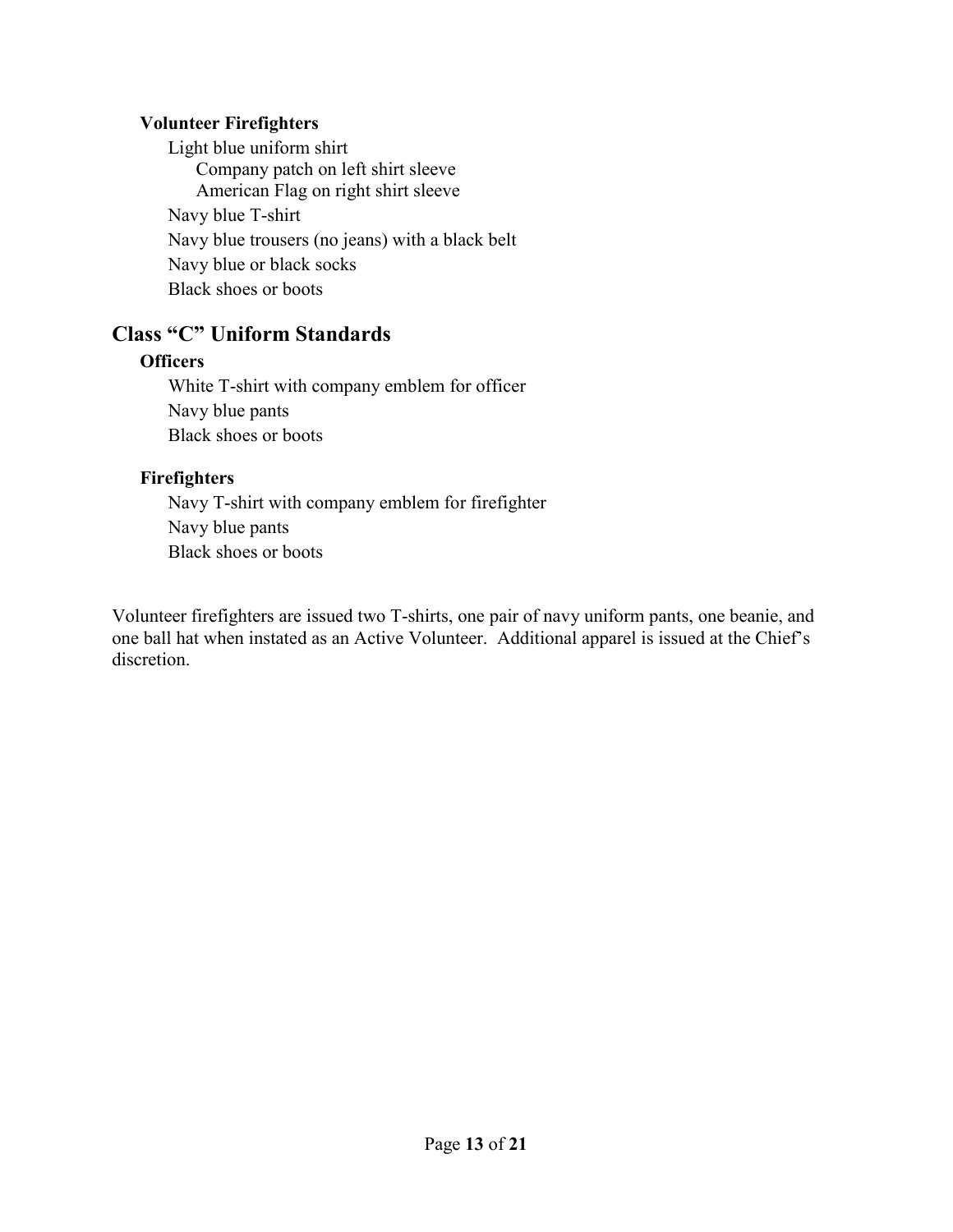# <span id="page-13-0"></span>APPENDIX C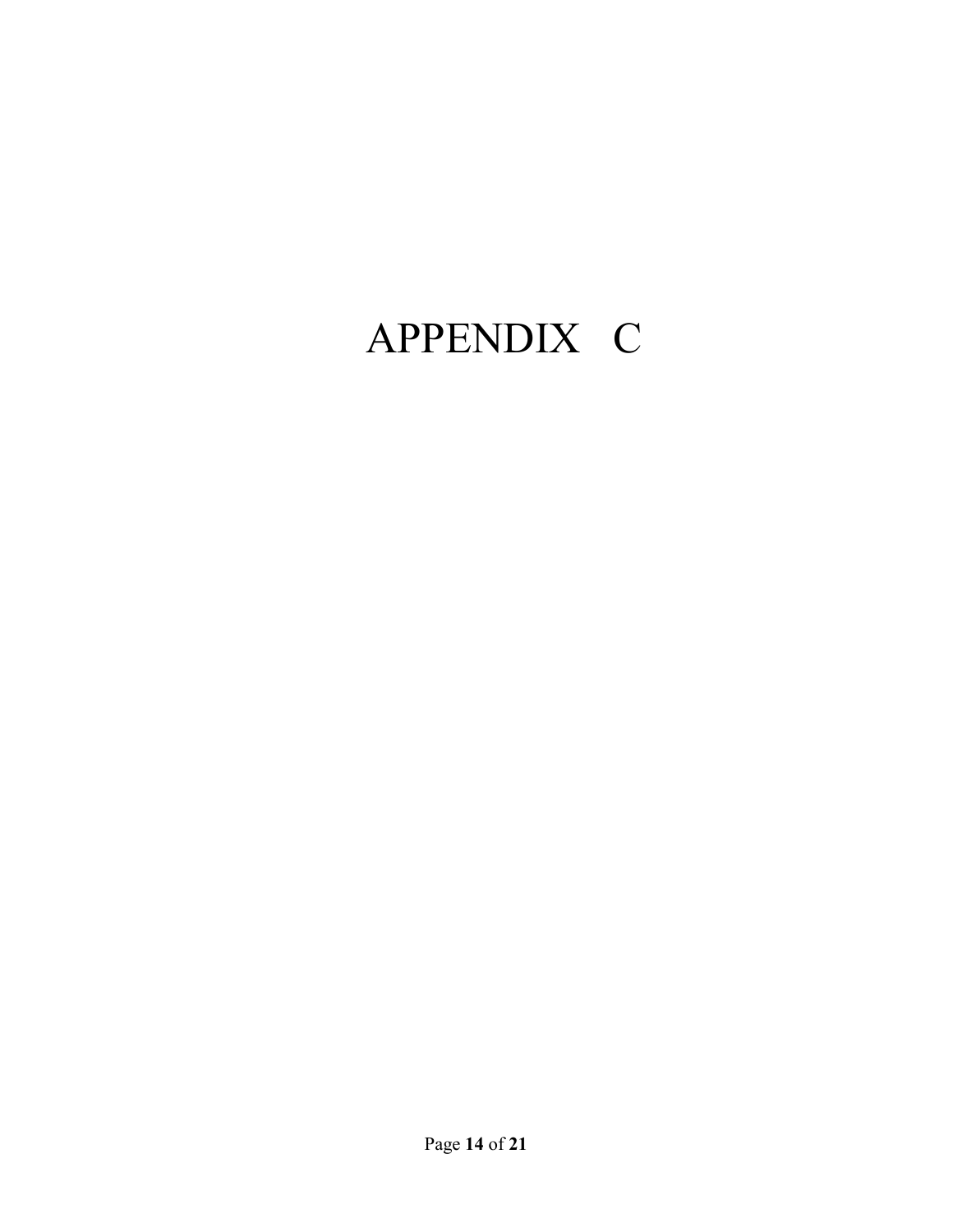# Engines

# Test Checklist

<span id="page-14-0"></span>

| Competencies |                                                         | Officer     |
|--------------|---------------------------------------------------------|-------------|
|              | Demonstrate knowledge of equipment and tools carried.   |             |
|              | Demonstrate knowledge of SOG requirements.              |             |
|              | Demonstrate knowledge of seating assignments.           |             |
|              | Demonstrate knowledge of hose lays and how it's packed. |             |
|              | Demonstrate knowledge of air packs.                     |             |
|              | Demonstrate knowledge of radios and run books.          |             |
|              | <b>Read Policy and Procedure manual.</b>                |             |
|              | Date: Signature: Signature:                             |             |
| Date:        | Officer:                                                | Pass / Fail |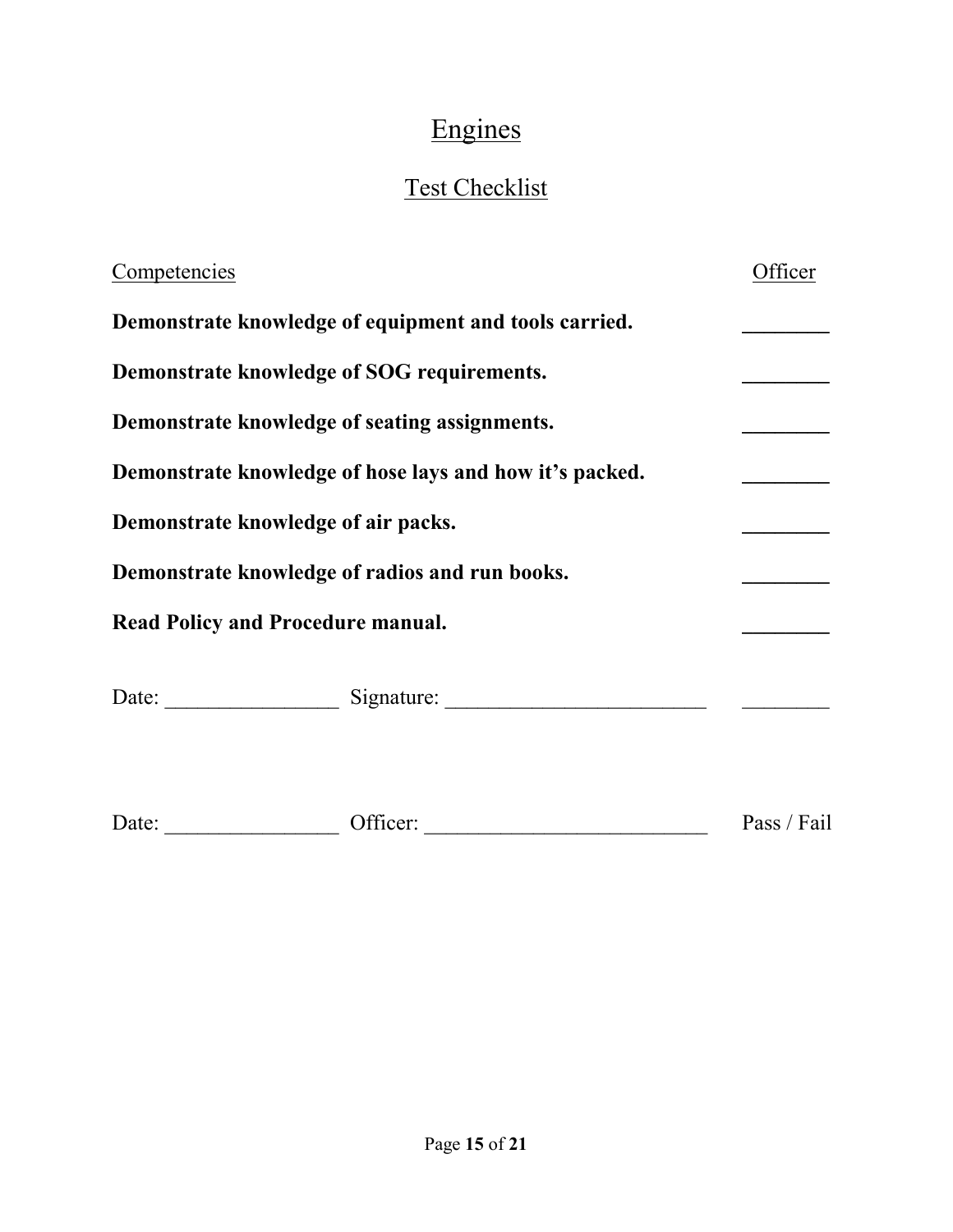# Tower 1

# Test Checklist

<span id="page-15-0"></span>

| Competencies                                             | )fficer |
|----------------------------------------------------------|---------|
| Demonstrate the location of equipment.                   |         |
| Demonstrate knowledge of SOG requirements.               |         |
| Demonstrate knowledge of seating assignments.            |         |
| Demonstrate knowledge and operation of the Eagle II TIC. |         |
| Demonstrate knowledge of the MSA 4 gas meter.            |         |
| Demonstrate operations of the K-1200 circular saw.       |         |
| Demonstrate knowledge of Cutter's Edge.                  |         |
| Demonstrate knowledge of PPV Fans.                       |         |
| Demonstrate knowledge of on board breathing air system.  |         |
| Demonstrate knowledge of ground ladder operations.       |         |
| Demonstrate knowledge of air packs & RIT equipment.      |         |
| Demonstrate knowledge of radios and run books.           |         |
|                                                          |         |

| Date: | $)$ tt $1$ cer $\cdot$ | $\mathbf{D}_{\alpha\alpha\alpha}$<br>a <sub>1</sub> |
|-------|------------------------|-----------------------------------------------------|
|       |                        |                                                     |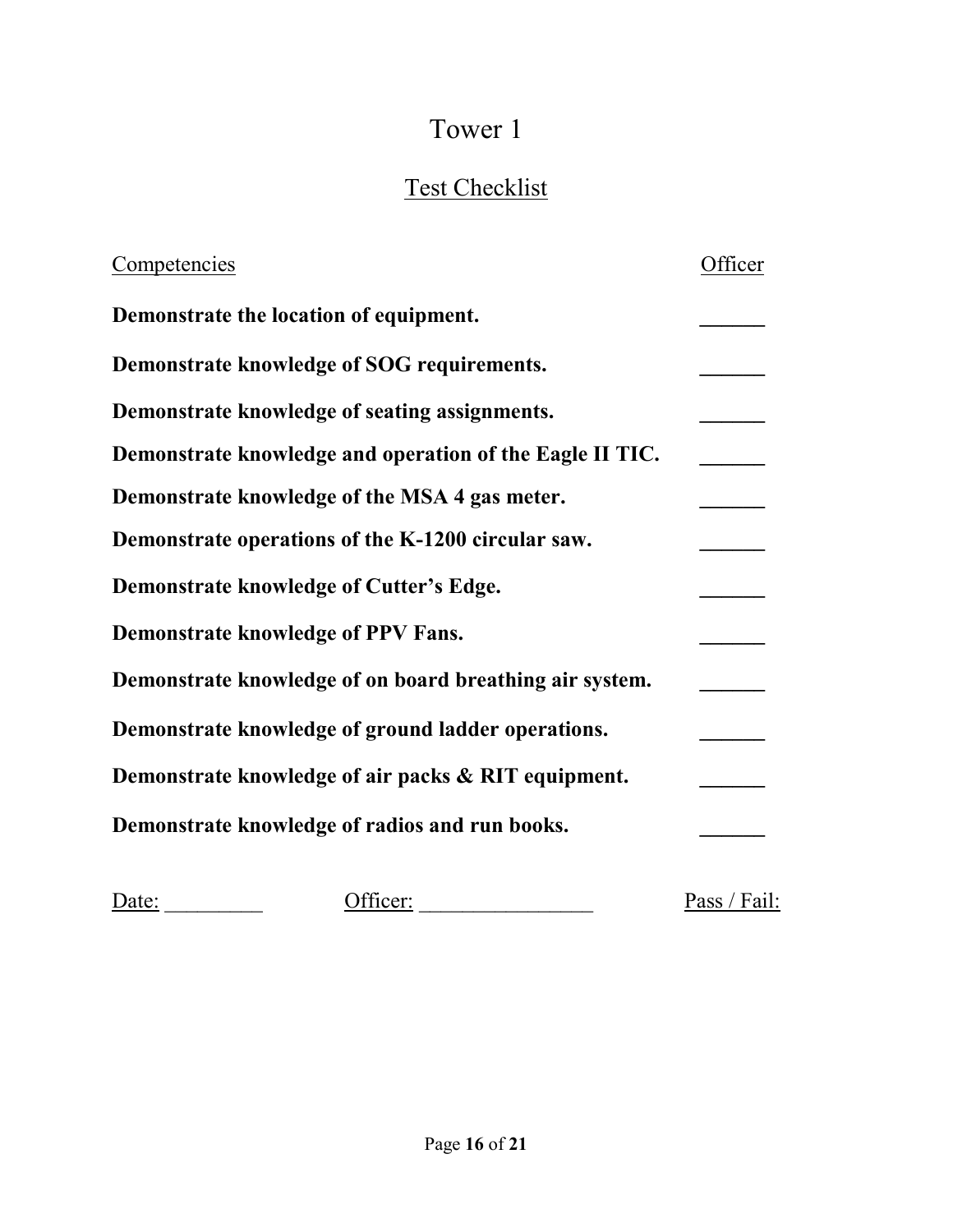# Ambulance

# Test Checklist

<span id="page-16-0"></span>

| Competencies |                                                          | fficer      |
|--------------|----------------------------------------------------------|-------------|
|              | Demonstrate knowledge and location of equipment carried. |             |
|              | Demonstrate knowledge of SOG requirements.               |             |
|              | Demonstrate knowledge of on board oxygen system.         |             |
|              | Demonstrate knowledge and operation of portable oxygen.  |             |
|              | Demonstrate knowledge and operation of litter.           |             |
|              | Demonstrate knowledge and operation of the AED.          |             |
|              | Demonstrate knowledge and operation of on board suction. |             |
|              | Demonstrate knowledge and operation of portable suction. |             |
|              | Demonstrate knowledge of radios and run books.           |             |
| Date:        | fficer:                                                  | Pass / Fail |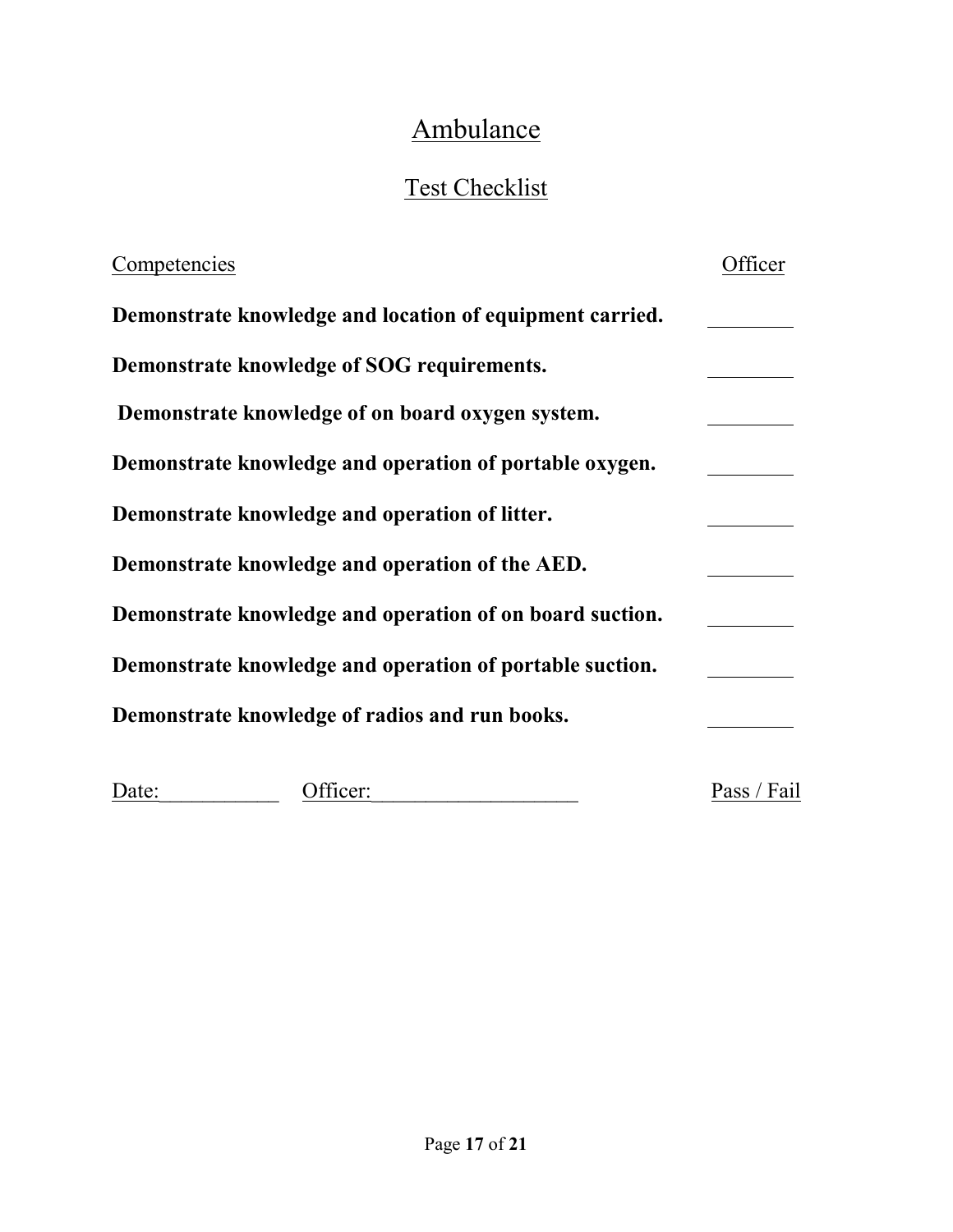

# **Chambersburg Fire Department**



### <span id="page-17-0"></span>Active Volunteer Training Path

### **PURPOSE**

This policy is to provide a minimum training standard for all active volunteers of the Chambersburg Fire Department.

### **POLICY**

The Chambersburg Fire Department requires the following minimum training criteria to retain active volunteer status within the Chambersburg Fire Department. The training path positions volunteers in the following specialty categories: Observer-Firefighter, Exterior Firefighter, Interior Firefighter, EMS Personnel, Technician/Ambulance Operator, and Technician/Apparatus Operator. The category qualifications are as follows:

Observer- Firefighter (Orange Helmet/Orange Shield)

- CPR & AED
- Bloodborne Pathogens Training, HIPAA, & Sexual Harassment Training Annually
- Hazardous Materials Awareness/Annual recertification
- NIMS 100 (Available Online)
- NIMS 200 (Available Online)
- NIMS 700 (Available Online)
- NIMS 800 (Available Online)
- Intro to Fire Service; Fireground Support

#### Exterior Firefighter (Black Helmet/Orange Shield)

- CPR & AED
- Bloodborne Pathogens Training, HIPAA, & Sexual Harassment Training Annually
- Hazardous Materials Operations/Annual recertification
- NIMS 100 (Available Online)
- NIMS 200 (Available Online)
- NIMS 700 (Available Online)
- NIMS 800 (Available Online)
- Intro to Fire Service; Fireground Support; Exterior Firefighter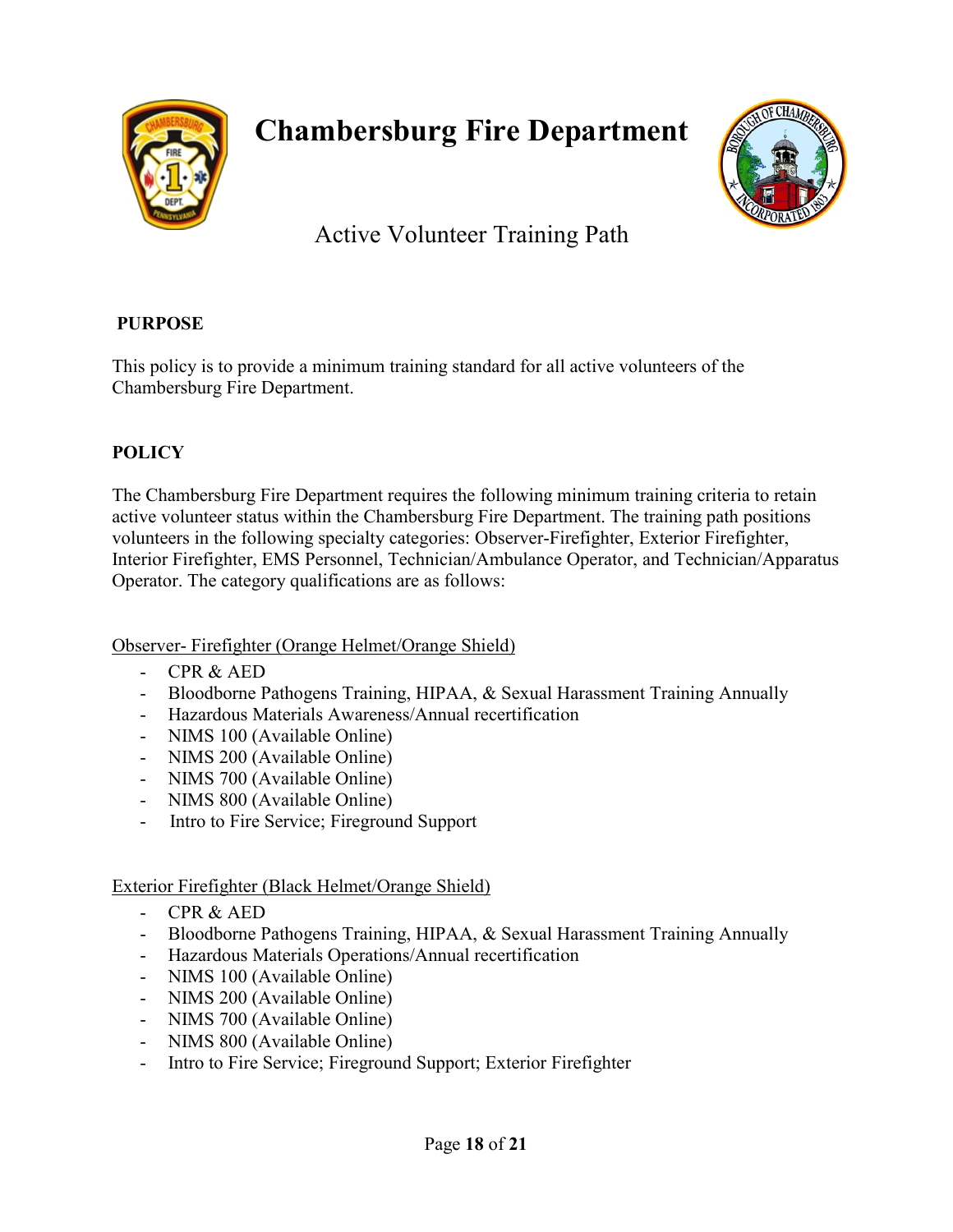#### Interior Firefighter (Black or Yellow Helmet/Black Shield)

- Must meet all of the Exterior Firefighter Qualifications
- Interior Firefighter Class with Live Burn
- Firefighter I (Must be obtained within 2 years of obtaining membership)

#### Technician/Apparatus Operator

- CPR & AED
- Bloodborne Pathogens Training, HIPAA, & Sexual Harassment Training Annually
- Hazardous Materials Operations 472/Annual recertification
- NIMS 100
- NIMS 200
- NIMS 700
- NIMS 800
- Into to Fire Service; Fireground Support; Exterior Firefighter; Interior Firefighter
- Firefighter 1 (Required for Driver/Operator Certification)
- Pump Operations I
- Pump Operations II
- Driver/Operator Pumper (For Engine Operator)
- Driver/Operator Aerial (For Aerial Operator)
- Emergency Vehicle Operators Course
- Class "B" Commercial Driver's License
- Meet all requirements of the Driver's Training Manual

#### EMS Medical Observer

- CPR
- Bloodborne Pathogens Training, HIPAA, & Sexual Harassment Training Annually
- Hazardous Materials Awareness
- NIMS 100
- NIMS 200
- NIMS 700
- NIMS 800

#### Technician (Applies to 3rd Person Attendant as Well)

- CPR & AED
- Bloodborne Pathogens Training, HIPAA, & Sexual Harassment Training Annually
- Hazardous Materials Awareness/Annual recertification
- NIMS 100
- NIMS 200
- NIMS 700
- NIMS 800
- PA State Emergency Medical Technician B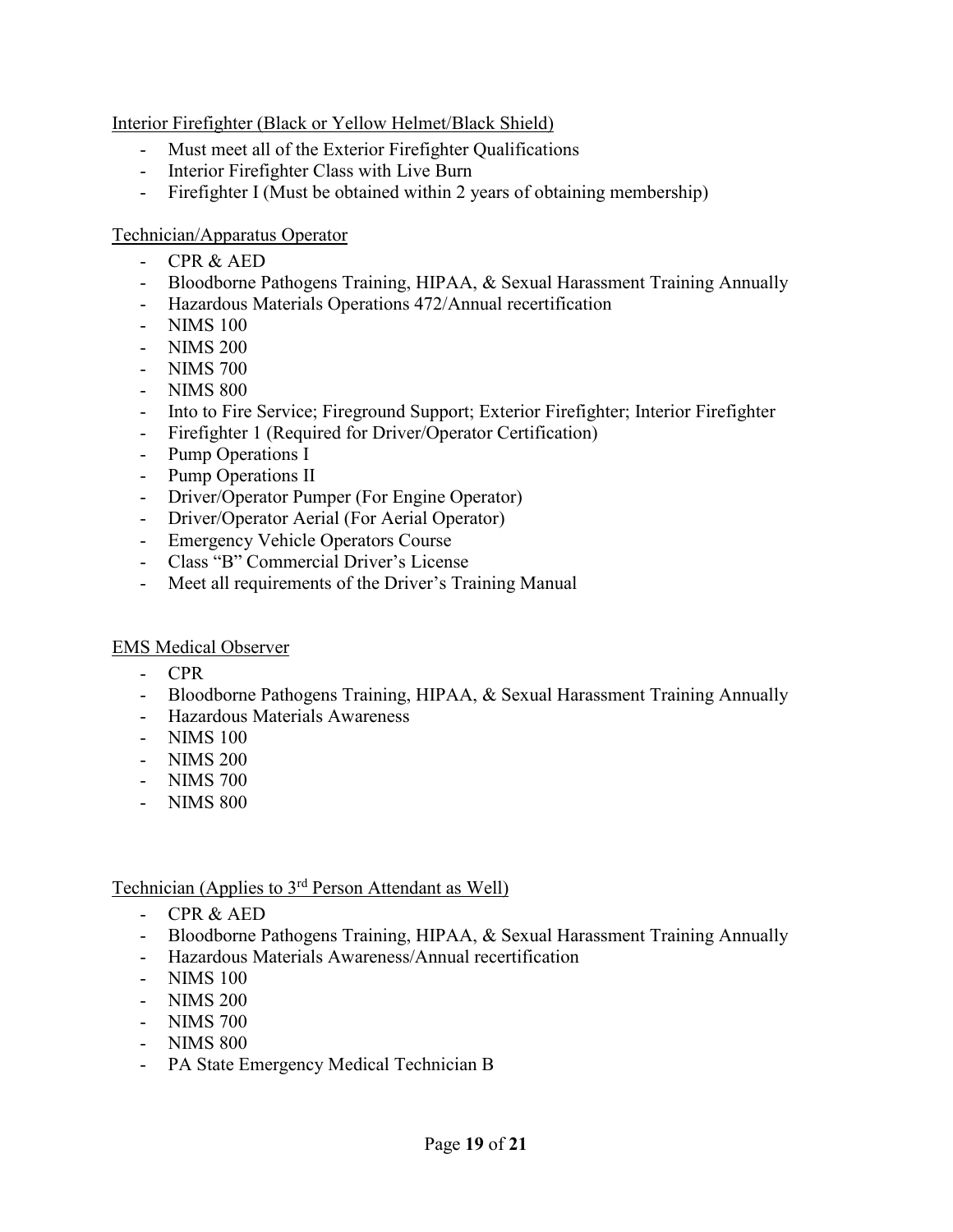Technician/Ambulance Operator

- CPR & AED
- Bloodborne Pathogens Training, HIPAA, & Sexual Harassment Training Annually
- Hazardous Materials Awareness 472/Annual recertification
- NIMS 100
- NIMS 200
- NIMS 700
- NIMS 800
- PA State Emergency Medical Technician B
- Emergency Vehicle Operators Course
- Class "C" Driver's License (Current)
- Meet all requirements of the Driver's Training Manual